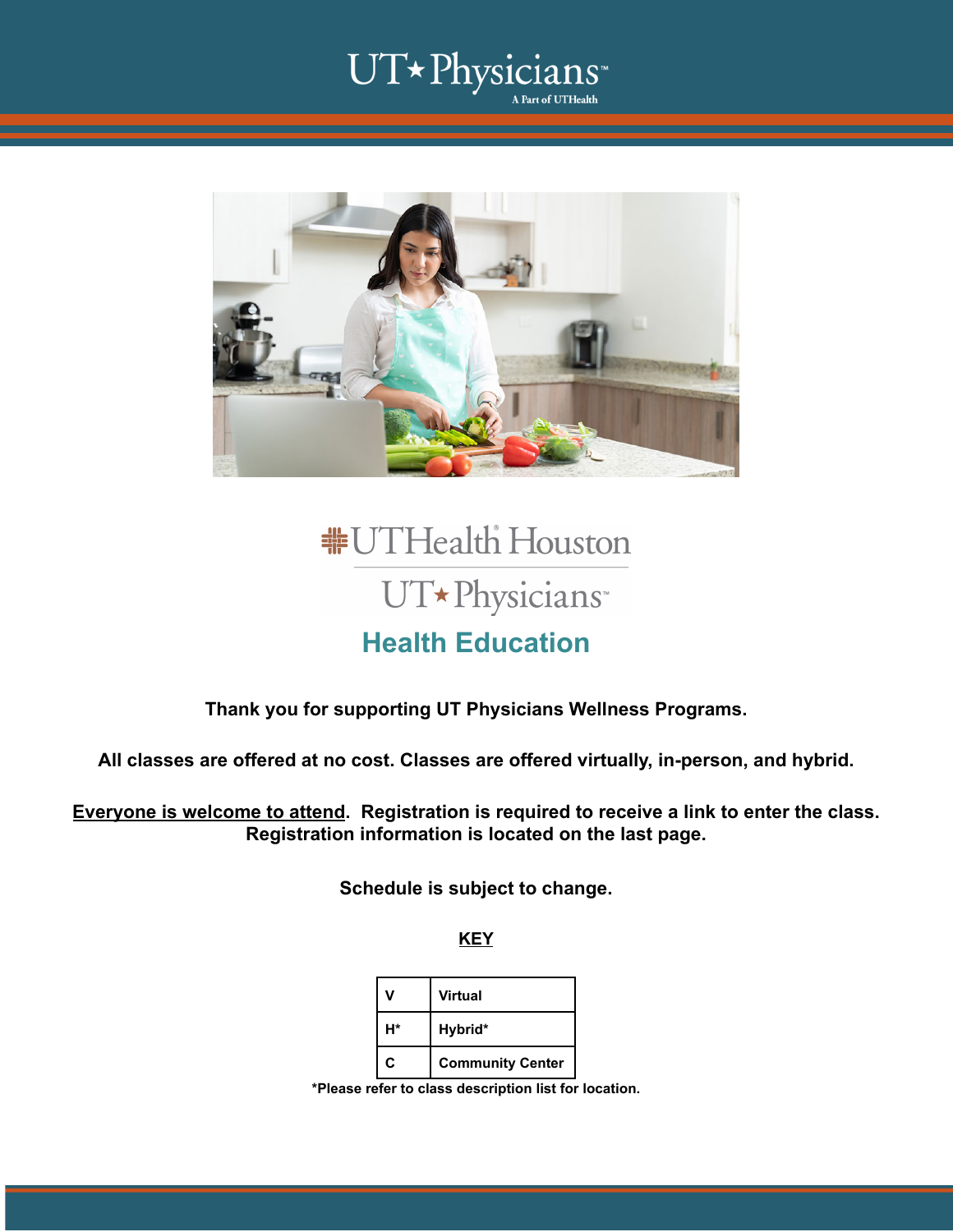## UT\*Physicians

## **May 2022- Wellness Classes**

| <b>Monday</b>                                       | <b>Tuesday</b>                                                                          | Wednesday                                                                         | <b>Thursday</b>                                                                                                                                                      | <b>Friday</b> |
|-----------------------------------------------------|-----------------------------------------------------------------------------------------|-----------------------------------------------------------------------------------|----------------------------------------------------------------------------------------------------------------------------------------------------------------------|---------------|
| $\mathbf{2}$                                        | $\mathbf{3}$<br>Zumba (H)<br>5:30PM-6:30PM                                              | 4<br>Target BP (V)<br>1:00PM-2:00PM                                               | 5<br><b>Mindfulness: Here and</b><br>Now (V)<br>10:30AM-11:30AM                                                                                                      | 6             |
|                                                     |                                                                                         |                                                                                   | <b>HEAL Infancy (V)</b><br>10:30AM -11:30AM and<br>5:30PM-6:30PM                                                                                                     |               |
| 9<br>Walking at Home (V)<br>11:00AM-11:30AM         | 10<br><b>Meditation (V)</b><br>11:00AM-11:30AM<br>Zumba (H)<br>5:30PM-6:30PM            | 11                                                                                | 12<br>Mindfulness: Here and<br>Now (V)<br>10:30AM-11:30AM<br><b>HEAL Infancy (V)</b><br>10:30AM -11:30AM and<br>5:30PM-6:30PM<br>Chair Yoga (V)<br>11:00AM-12:00PM   | 13            |
| 16                                                  | 17<br>Zumba (H)<br>5:30PM-6:30PM                                                        | 18<br><b>Houston Food Bank</b><br><b>Cooking Class ENG (V)</b><br>11:00AM-12:00PM | 19<br>Chair Yoga (V)<br>11:00AM-12:00PM<br><b>HEAL Infancy (V)</b><br>10:30AM -11:30AM and<br>5:30PM-6:30PM<br><b>Diabetes Support</b><br>Group (V)<br>5:30PM-6:30PM | 20            |
| 23<br><b>Walking at Home (V)</b><br>11:00AM-11:30AM | 24<br><b>Breathing Exercise</b><br>(V)<br>9:30 AM-10:00AM<br>Zumba (H)<br>5:30PM-6:30PM | 25<br><b>Houston Food Bank</b><br><b>Cooking Class ENG (V)</b><br>11:00AM-12:00PM | 26<br><b>HEAL Infancy (V)</b><br>10:30AM -11:30AM<br>and<br>5:30PM-6:30PM                                                                                            | 27            |
| 30                                                  | 31<br>Zumba (H)<br>5:30PM-6:30PM                                                        |                                                                                   |                                                                                                                                                                      |               |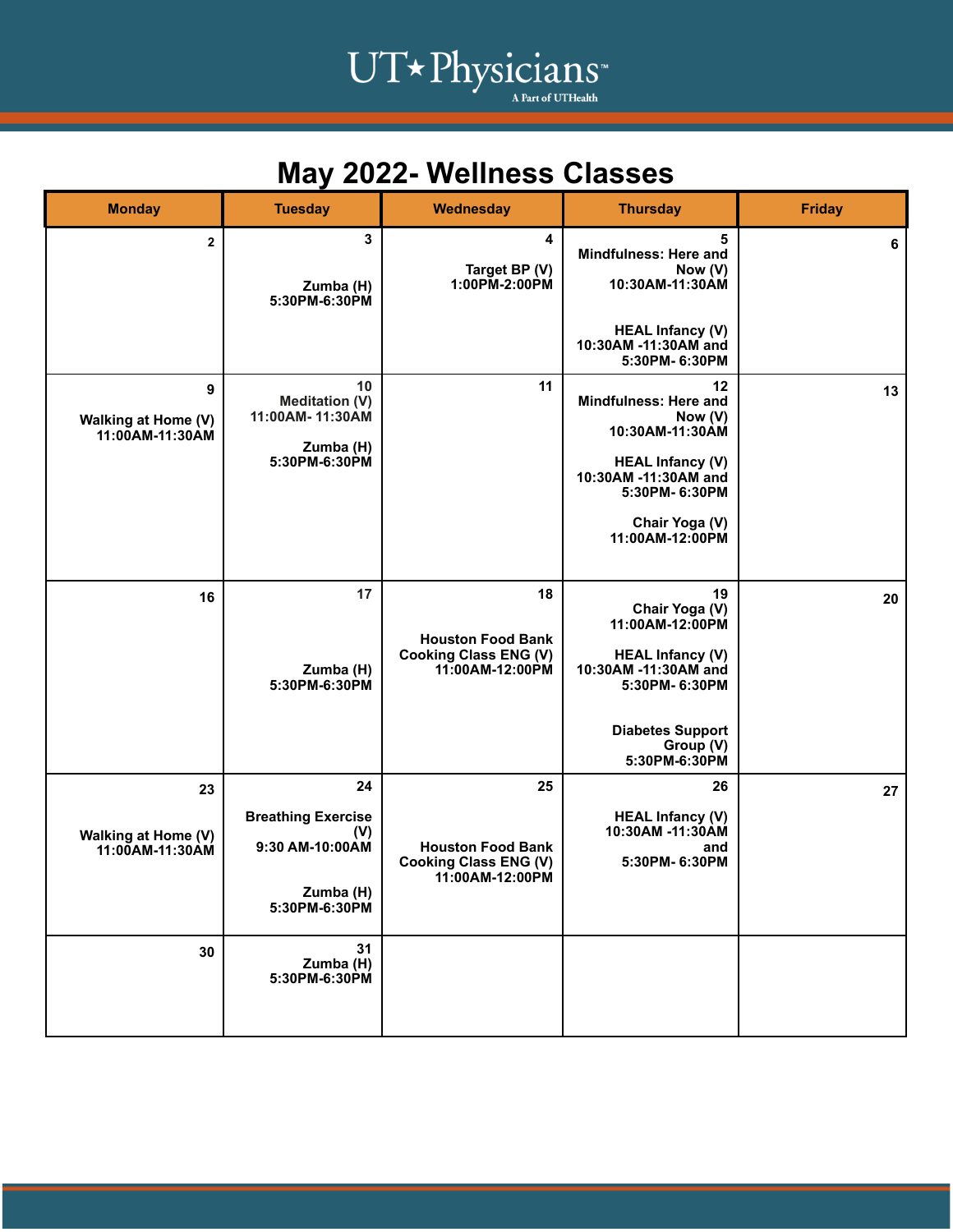# UT\*Physicians

### **June 2022- Wellness Classes**

| <b>Monday</b>                                    | <b>Tuesday</b>                                                                           | <b>Wednesday</b>                                                                                                                                     | <b>Thursday</b>                                                                                                                                        | <b>Friday</b>                                                                     |
|--------------------------------------------------|------------------------------------------------------------------------------------------|------------------------------------------------------------------------------------------------------------------------------------------------------|--------------------------------------------------------------------------------------------------------------------------------------------------------|-----------------------------------------------------------------------------------|
|                                                  |                                                                                          | 1<br><b>Houston Food Bank</b><br><b>Cooking Class ENG (V)</b><br>11:00AM-12:00PM<br>Target BP (V)<br>1:00PM-2:00PM<br><b>Core Connection-ENG</b>     | $\overline{2}$<br><b>HEAL Infancy (V)</b><br>10:30AM -11:30AM<br>and<br>5:30PM-6:30PM                                                                  | 3<br><b>Houston Food Bank</b><br>Cooking Class SPN (V)<br>11:00AM-12:00PM         |
| 6                                                | $\overline{7}$<br><b>Meditation (V)</b><br>11:00AM-11:30AM<br>Zumba (H)<br>5:30PM-6:30PM | (V) 2:00-3:00PM<br>8<br><b>Houston Food Bank</b><br><b>Cooking Class ENG (V)</b><br>11:00AM-12:00PM<br><b>Core Connection-ENG</b><br>(V) 2:00-3:00PM | 9<br>Chair Yoga (H)<br>11:00AM-12:00PM<br><b>Planning Your Dollars</b><br>for the Future (V)<br>2:00PM - 3:30PM                                        | 10<br><b>Houston Food Bank</b><br><b>Cooking Class SPN (V)</b><br>11:00AM-12:00PM |
| 13<br><b>Walking at Home (V)</b><br>3:00-3:30 PM | 14<br><b>Breathing Exercise</b><br>(V)<br>9:30 AM-10:00AM<br>Zumba (H)<br>5:30PM-6:30PM  | 15<br><b>Core Connection-ENG</b><br>(V) 2:00-3:00PM                                                                                                  | 16<br>Chair Yoga (H)<br>11:00AM-12:00PM<br><b>Diabetes Support</b><br>Group (V)<br>5:30PM-6:30PM                                                       | 17<br><b>Houston Food Bank</b><br>Cooking Class SPN (V)<br>11:00AM-12:00PM        |
| 20                                               | 21<br>Zumba (H)<br>5:30PM-6:30PM                                                         | 22<br><b>Core Connection-ENG</b><br>(V) 2:00-3:00PM                                                                                                  | 23<br><b>HEAL Pregnancy (V)</b><br>10:30AM -11:30AM and<br>5:30PM-6:30PM<br><b>Eye and Foot Health</b><br><b>Care with Diabetes</b><br>(H) 2:00-3:00PM | 24<br><b>Houston Food Bank</b><br><b>Cooking Class SPN (V)</b><br>11:00AM-12:00PM |
| 27<br>Walking at Home (V)<br>3:00-3:30 PM        | 28<br>Zumba (H)<br>5:30PM-6:30PM                                                         | 29<br><b>Picky Eating</b><br>Workshop(V)<br>12:00PM-1:00PM<br><b>Core Connection-ENG</b><br>(V) 2:00-3:00PM                                          | 30<br><b>HEAL Pregnancy (V)</b><br>10:30AM -11:30AM and<br>5:30PM-6:30PM<br>My Plate for My Family<br>(V)<br>2:00-3:00PM                               |                                                                                   |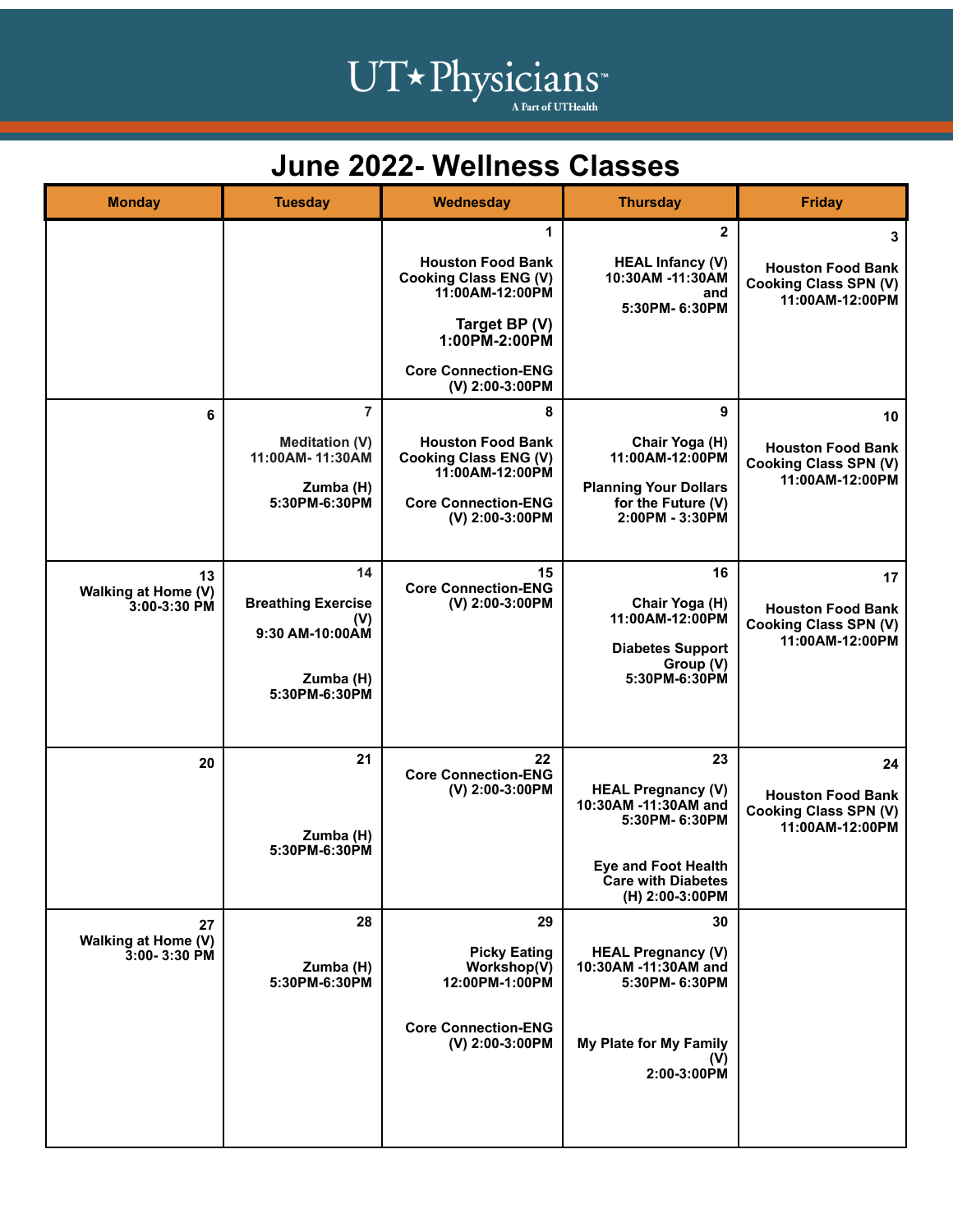# UT\*Physicians

## **July 2022- Wellness Classes**

| <b>Monday</b>                             | <b>Tuesday</b>                                                              | <b>Wednesday</b>                                   | <b>Thursday</b>                                                                                                                      | <b>Friday</b> |
|-------------------------------------------|-----------------------------------------------------------------------------|----------------------------------------------------|--------------------------------------------------------------------------------------------------------------------------------------|---------------|
|                                           |                                                                             |                                                    |                                                                                                                                      | 1             |
| 4                                         | 5<br><b>Meditation (V)</b><br>11:00AM-11:30AM<br>Zumba (H)<br>5:30PM-6:30PM | 6<br><b>Core Connection-ENG</b><br>(V) 2:00-3:00PM | $\overline{7}$<br><b>HEAL Pregnancy (V)</b><br>10:30AM -11:30AM and<br>5:30PM-6:30PM<br>My Plate for My Family<br>(V)<br>2:00-3:00PM | 8             |
| 11                                        | 12                                                                          | 13                                                 | 14                                                                                                                                   | 15            |
| Walking at Home (V)<br>3:00-3:30 PM       |                                                                             | <b>Core Connection-ENG</b><br>(V) 2:00-3:00PM      | <b>HEAL Pregnancy (V)</b><br>10:30AM -11:30AM and<br>5:30PM- 6:30PM                                                                  |               |
|                                           | Zumba (H)<br>5:30PM-6:30PM                                                  |                                                    | Chair Yoga (H)<br>11:00AM-12:00PM                                                                                                    |               |
|                                           |                                                                             |                                                    | <b>My Plate for My Family</b><br>(V)<br>2:00-3:00PM                                                                                  |               |
| 18                                        | 19                                                                          | 20                                                 | 21                                                                                                                                   | 22            |
|                                           | <b>Breathing Exercise</b><br>(V)<br>9:30 AM-10:00AM                         | <b>Core Connection-ENG</b><br>(V) 2:00-3:00PM      | My Plate for My Family<br>(V)<br>2:00-3:00PM                                                                                         |               |
|                                           | Zumba (H)<br>5:30PM-6:30PM                                                  |                                                    | <b>Diabetes Support</b><br>Group (V)<br>5:30PM-6:30PM                                                                                |               |
| 25<br>Walking at Home (V)<br>3:00-3:30 PM | 26<br>Zumba (H)<br>5:30PM-6:30PM                                            | 27                                                 | 28<br>Chair Yoga (H)<br>11:00AM-12:00PM                                                                                              | 29            |
|                                           |                                                                             |                                                    |                                                                                                                                      |               |